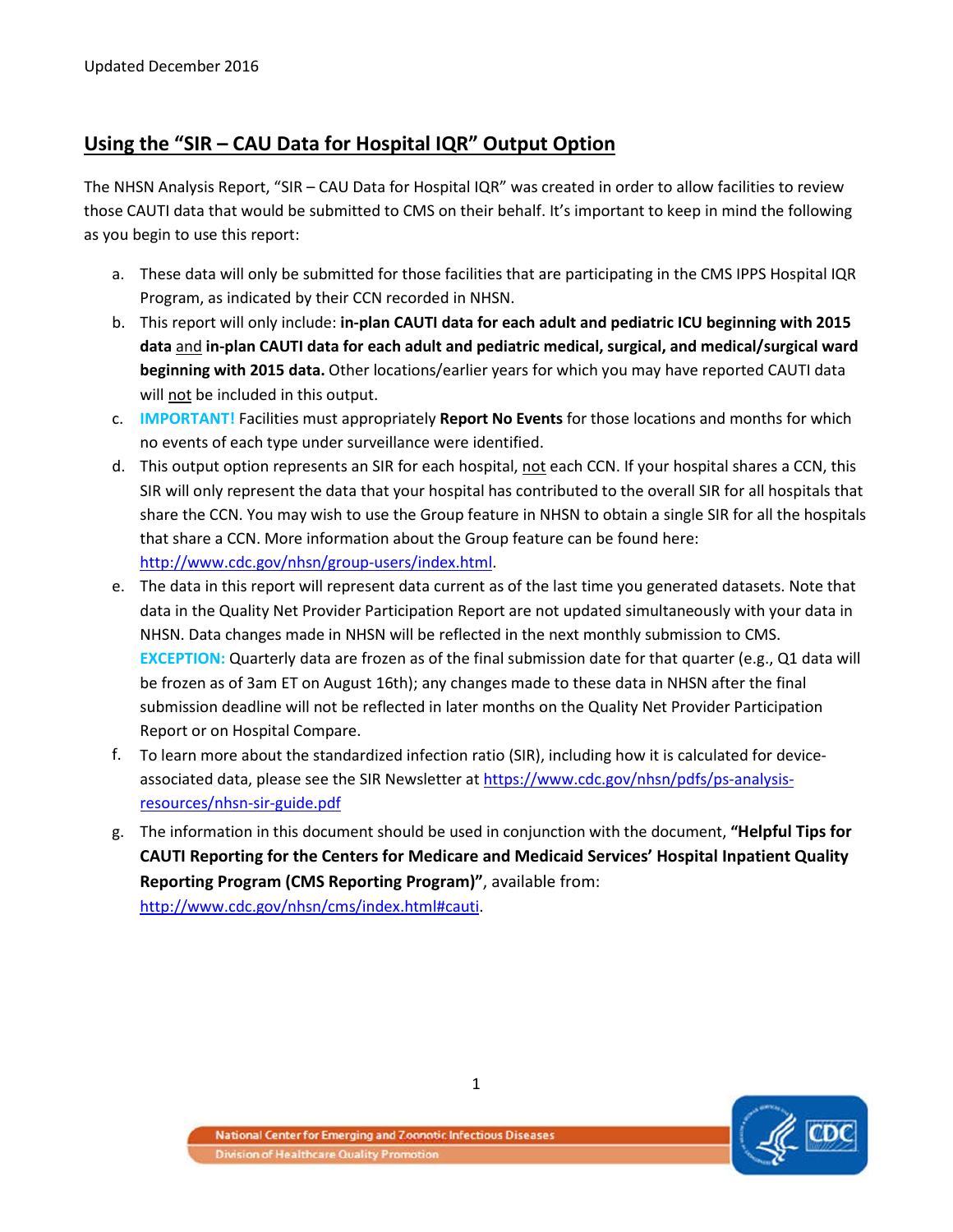## Updated December 2016 **Example of the "SIR – CAU Data for Hospital IQR": Interpretation and Data Checking**

*Before running this output option, remember to generate your datasets for the most up-to-date data reported to NHSN by your facility! To generate datasets, go to Analysis > Generate Data Sets, then click "Generate New".*

1. After selecting Analysis > Reports, navigate through the following folders: CMS Reports > Acute Care Hospitals (Hospital IQR). Click "Run Report" next to "SIR – CAU Data for Hospital IQR", as shown below:

| <b>Analysis Reports</b> |                                                              |        |                                                               |  |  |  |  |  |  |  |
|-------------------------|--------------------------------------------------------------|--------|---------------------------------------------------------------|--|--|--|--|--|--|--|
|                         |                                                              |        |                                                               |  |  |  |  |  |  |  |
| <b>Expand All</b>       | <b>Collapse All</b>                                          | Search |                                                               |  |  |  |  |  |  |  |
|                         | <b>ED</b> Device-Associated (DA) Module                      |        |                                                               |  |  |  |  |  |  |  |
|                         | Fig. Procedure-Associated (PA) Module                        |        |                                                               |  |  |  |  |  |  |  |
|                         | <b>External HAI Antimicrobial Resistance (DA+PA Modules)</b> |        |                                                               |  |  |  |  |  |  |  |
|                         | <b>Example: Antimicrobial Use and Resistance Module</b>      |        |                                                               |  |  |  |  |  |  |  |
|                         | MDRO/CDI Module - LABID Event Reporting                      |        |                                                               |  |  |  |  |  |  |  |
|                         | <b>E MDRO/CDI Module - Infection Surveillance</b>            |        |                                                               |  |  |  |  |  |  |  |
|                         | <b>En MDRO/CDI Module - Process Measures</b>                 |        |                                                               |  |  |  |  |  |  |  |
|                         | <b>E MDRO/CDI Module - Outcome Measures</b>                  |        |                                                               |  |  |  |  |  |  |  |
| 4 CMS Reports           |                                                              |        |                                                               |  |  |  |  |  |  |  |
|                         | Acute Care Hospitals (Hospital IQR)                          |        |                                                               |  |  |  |  |  |  |  |
|                         | <b>EXAMPLE SIR - CLAB Data for Hospital IOR</b>              |        |                                                               |  |  |  |  |  |  |  |
|                         | <b>SIR SIR - CAU Data for Hospital IQR</b>                   |        |                                                               |  |  |  |  |  |  |  |
|                         | <b>Run Report</b>                                            |        | Data for Hospital IQR<br><b>N LabID Data for Hospital IQR</b> |  |  |  |  |  |  |  |
| ۰                       | <b>Modify Report</b>                                         |        | Data for Hospital IQR                                         |  |  |  |  |  |  |  |
| M                       | <b>Export Data Set</b>                                       |        | ital IQR)                                                     |  |  |  |  |  |  |  |
|                         | <b>Inpatient Rehabilitation Facilities (IRFOR)</b>           |        |                                                               |  |  |  |  |  |  |  |
|                         | <b>En Long Term Acute Care Hospitals (LTCHQR)</b>            |        |                                                               |  |  |  |  |  |  |  |
|                         | <b>Formula</b> PPS-Exempt Cancer Hospitals (PCHOR)           |        |                                                               |  |  |  |  |  |  |  |
|                         | <b>Extra TAP Reports</b>                                     |        |                                                               |  |  |  |  |  |  |  |
|                         | <b>Baseline Set 1</b>                                        |        |                                                               |  |  |  |  |  |  |  |
| <b>E</b> Advanced       |                                                              |        |                                                               |  |  |  |  |  |  |  |
|                         | My Custom Reports                                            |        |                                                               |  |  |  |  |  |  |  |

2. By default, the results will appear in an HTML window. If a second window does not pop-up, please be sure to check your pop-up blocker and allow pop-ups from \*.cdc.gov.

Within the output, there will be four tables, each described below:

i. SIR CAUTI Data for Hospital IQR (2015 Baseline) – **By OrgID**

The first table represents an overall, single SIR for your facility, per calendar-year quarter, as shown below. This is the information that will be submitted to CMS for each IPPSparticipating facility, as indicated by the facility's CCN. NOTE: This table will include data from all ICUs and the six selected ward locations.

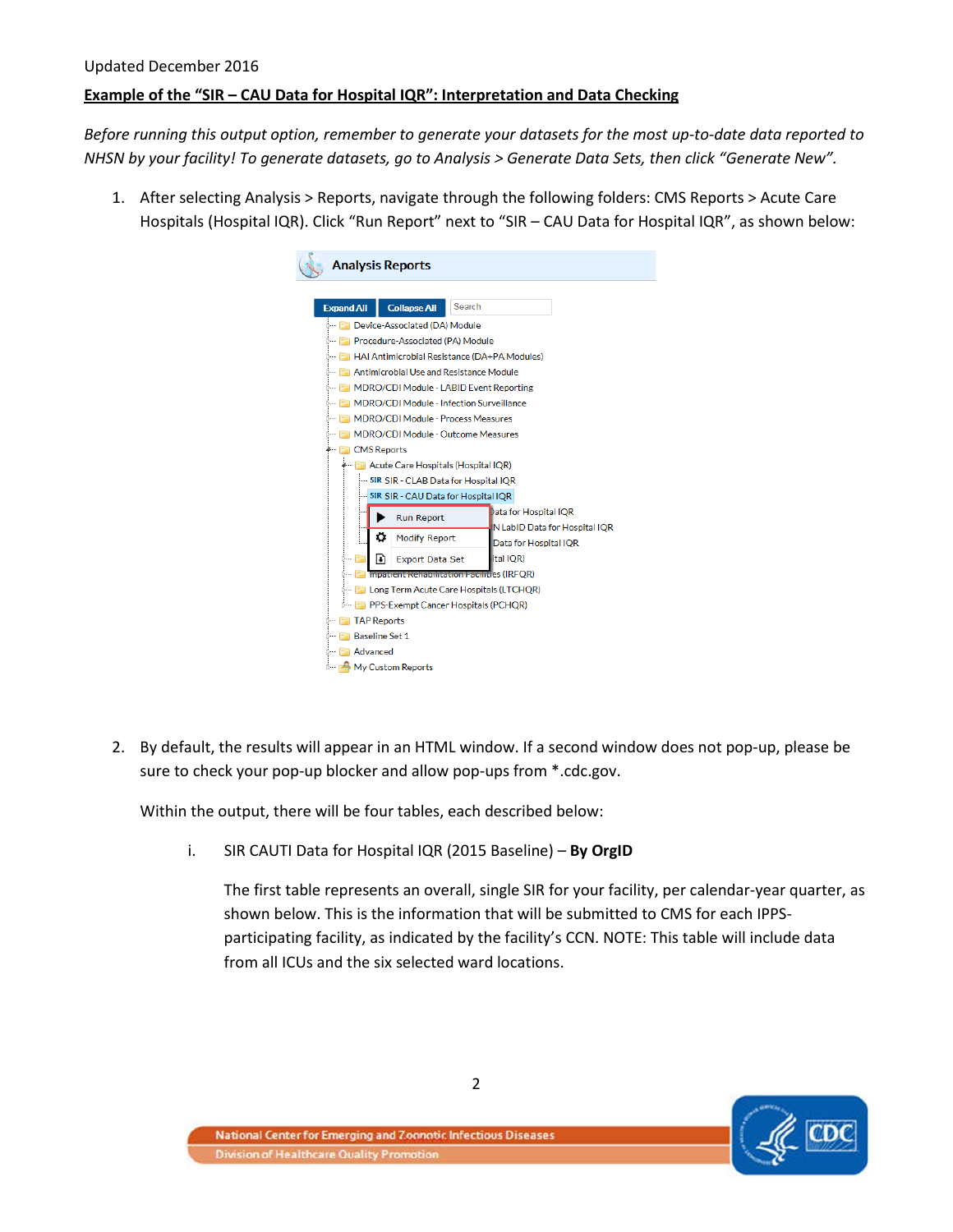### National Healthcare Safety Network SIR for CAUTI Data for Hospital IQR (2015 Baseline) - By OrgID

As of: December 14, 2016 at 11:23 AM Date Range: BS2\_CAU\_RATES\_CMS summary Yr 2015 to 2015 if  $(((utilPlan = "Y" ))$ 

orgID=10018 CCN=868768

|              |       | orgID  summaryYQ  infCount   numPred  numucathdays   SIR   SIR_pval   sir95ci |                    |                      |
|--------------|-------|-------------------------------------------------------------------------------|--------------------|----------------------|
| 10018 2015Q1 | 1.013 | 546                                                                           | $1.974 \mid 0.351$ | $\big $ 0.331, 6.523 |

Using the above table, one can conclude the following:

- a. This facility identified 2 CAUTI (infCount) among 546 urinary catheter days (numucathDays) during the  $1<sup>st</sup>$  quarter of 2015 (summaryYQ).
- b. The number of CAUTIs predicted (numPred), based on 2015 national data, was 1.013.
- c. The overall SIR for this facility during this time period is 1.974, indicating that this facility observed approximately 97% more infections than expected.
- d. Based on the p-value (SIR\_pval) and the 95% confidence interval (SIR95CI), the SIR for this facility is not statistically different from 1, indicating that there were not significantly fewer infections identified than were expected.
- ii. SIR CAUTI Data for Hospital IQR (2015 Baseline) **By OrgID/Location Type**

The second table provides an SIR for each quarter and location type (e.g., ICU) with reported in-plan CAUTI data during each time period. "CC" in this table will represent all adult and pediatric ICUs; "WARD"in this table will represent all adult and pediatric medical, surgical, and medical/surgical wards.

#### National Healthcare Safety Network

SIR for CAUTI Data for Hospital IQR (2015 Baseline) - By OrgID/Location Type As of: December 14, 2016 at 12:54 PM Date Range: All BS2\_CAU\_RATES\_CMS

if (((utiPlan = "Y")))

orglD=10018 CCN=868768

|          |            |        |       | orgID locationType summaryYQ infCount numPred numucathdays  SIR   SIR pval   sir95ci |  |  |
|----------|------------|--------|-------|--------------------------------------------------------------------------------------|--|--|
| 10018 CC |            | 2015Q1 | 0.813 | 246                                                                                  |  |  |
| 10018 CC |            | 201501 | 0.754 | 146                                                                                  |  |  |
|          | 10018 WARD | 2015Q1 | 0.562 | 108                                                                                  |  |  |

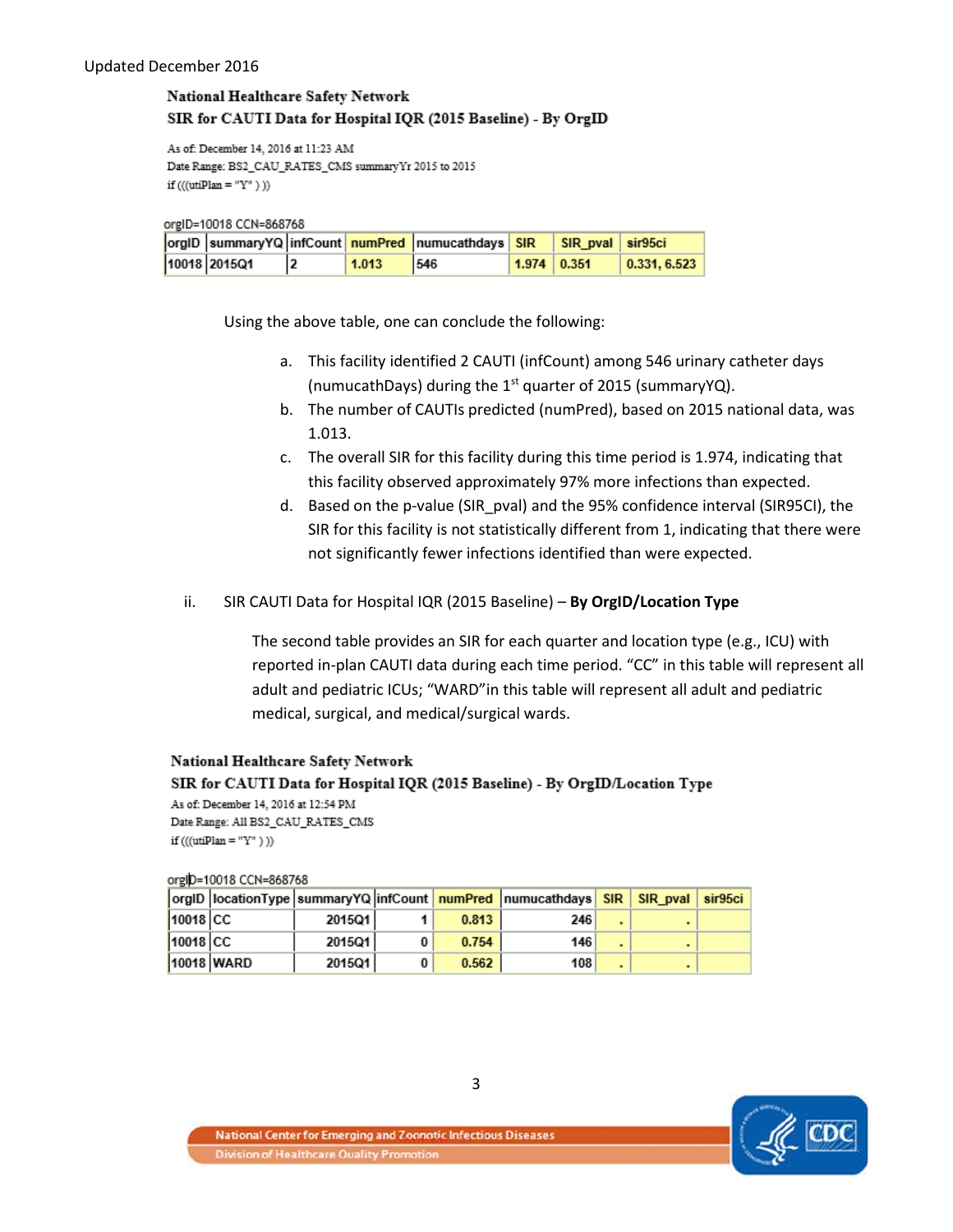The data in this table can be interpreted similar to the first SIR table, described above. Note that this table will allow you to see the how many CAUTIs and device days were reported in each location type, as defined by CDC.

iii. SIR for CAUTI Data for Hospital IQR (2015 Baseline) – **By OrgID/CDC Location Code**

The third table provides an SIR for each quarter and CDC location (e.g., adult medical ICU, pediatric medical/surgical ICU). Note that if your facility reports data for more than one location of the same CDC type (for example, 2 medical ICUs), these locations will be grouped into one SIR in this table.

#### **National Healthcare Safety Network**

SIR for CAUTI Data for Hospital IQR (2015 Baseline) - By OrgID/CDC Location Code As of: December 14, 2016 at 12:54 PM

Date Range: All BS2\_CAU\_RATES\_CMS if  $(((utiPlan = "Y")))$ 

| org D=10018 CCN=868768 |
|------------------------|
|                        |

| orgID | loccdc                     |        |   |       | summaryYQ   infCount   numPred   numucathdays | <b>SIR</b> | SIR pval | sir95ci |
|-------|----------------------------|--------|---|-------|-----------------------------------------------|------------|----------|---------|
|       | 10018 IN:ACUTE:CC:C        | 2015Q1 |   | 0.351 | 74                                            |            |          |         |
|       | 10018 IN:ACUTE:CC:MS       | 2015Q1 |   | 0.813 | 246                                           |            |          |         |
|       | 10018 IN:ACUTE:CC:MS       | 2015Q1 |   | 0.349 | 72                                            |            |          |         |
|       | 10018   IN: ACUTE: WARD: M | 2015Q1 | 0 | 0.562 | 108                                           |            |          |         |

#### iv. SIR for CAUTI Data for Hospital IQR (2015 Baseline) – **By OrgID/Location**

The fourth table provides an SIR for each quarter and individual location within your facility. This is also the only table that will allow you to see how many months of data are included in each location's quarterly SIR.

For example, looking at the LOTEACCA location below, we can see that the "months" column shows a value of 1, indicating that 1 month of data have contributed to the quarterly SIR for this location (as one would expect). If less than 3 months contribute to a quarterly SIR, than this will indicate that the SIRs in this output option are incomplete and additional data checking is needed.